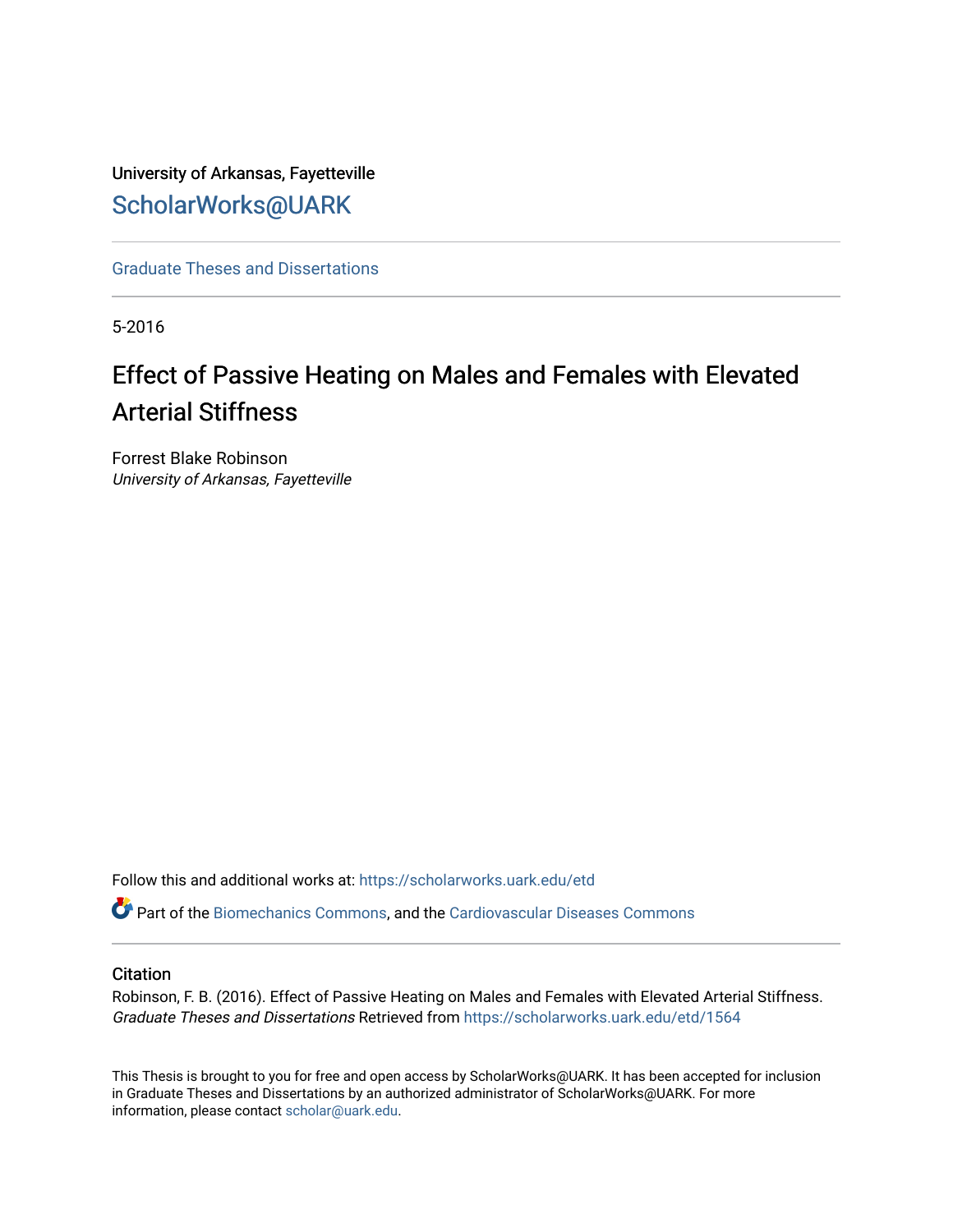Effect of Passive Heating on Males and Females with Elevated Arterial Stiffness

A thesis submitted in partial fulfillment of the requirements for the degree of Master of Science in Kinesiology

by

Forrest Blake Robinson University of Arkansas Bachelor of Science in Kinesiology, 2014

> May 2016 University of Arkansas

This thesis is approved for recommendation to the Graduate Council.

Dr. Matthew Ganio Thesis Director

 $\overline{\phantom{a}}$  , where  $\overline{\phantom{a}}$  , where  $\overline{\phantom{a}}$  , where  $\overline{\phantom{a}}$  , where  $\overline{\phantom{a}}$ 

Committee Member

Dr. Michelle Gray Dr. Stavros Kavouras<br>
Committee Member Committee Member

 $\_$  , and the set of the set of the set of the set of the set of the set of the set of the set of the set of the set of the set of the set of the set of the set of the set of the set of the set of the set of the set of th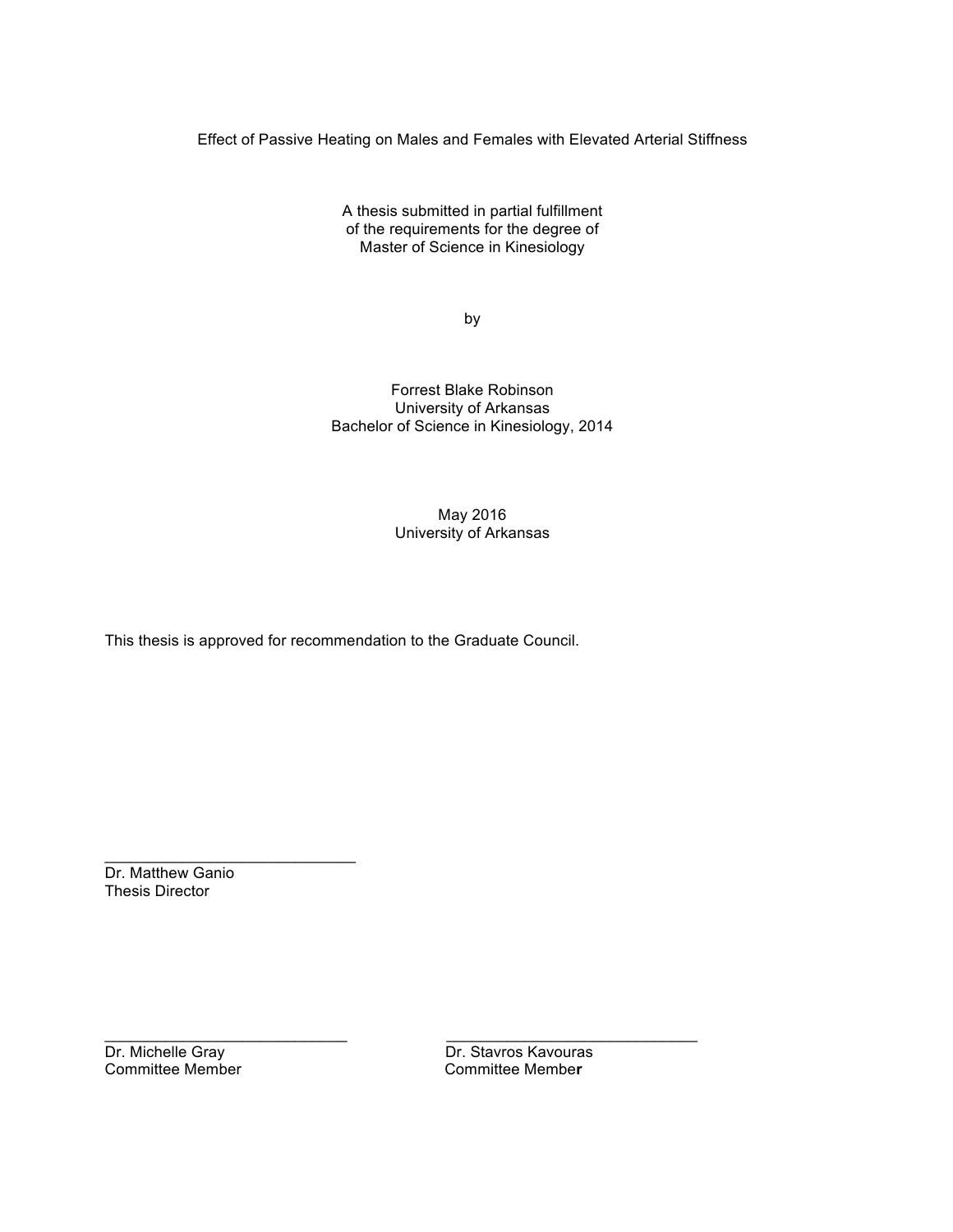## **Abstract**

**Context:** Cardiovascular disease (CVD) is one of the leading causes of mortality in the United States, accounting for about 1 in every 4 deaths annually. Studies have shown that passive heating does have some degree of effect on arterial stiffness, but not much is known about populations with higher stiffness. **Objective:** To examine the independent effect of core temperature increase during passive heating on arterial stiffness**. Methods:** Participants visited the lab three times; one familiarization and two experimental trials. The experimental trials consisted of subjects being passively heated in an environment of 40°C / 40% relative humidity (HEAT) or normal laboratory conditions (CONTROL). Participants were 48.9  $\pm$  12.0 years old of age, 66.7 $\pm$  12.6 kg, 168.2  $\pm$ 8.8 cm, and 7.7  $\pm$  2.0 m/s central pulse wave velocity. **Main Outcome Measures:** Before and after passive heating, pulse wave velocity (PWV measures occurred via ultrasound at the tibial, radial, femoral and carotid artery sites). At the same time, rectal temperature ( $T_{rec}$ ) was measured.  $T_{rec}$  was measured with rectal thermistors; differences between trials confirm the changes that occurred as a result of environmental conditions. Central arterial stiffness was assessed by using measures between the carotid and femoral artery sites, while peripheral stiffness was assessed using the radial and tibial artery sites. The radial site was used for upper peripheral arterial stiffness and the tibial site was used for lower peripheral arterial stiffness. Results: T<sub>rec</sub> at the end of passive heating showed significant differences between the CONTROL and PASSIVE HEAT trials respectively (36.53  $\pm$  .16 vs. 38.14  $\pm$  .49°C; p < 0.001). There were no interactions (p>0.05) between time and condition for central pulse wave velocity ( $\Delta$  1.83  $\pm$  50.44 vs. 3.25  $\pm$  67.34 cm/s; for control and passive heating respectively), upper peripheral ( $\Delta$  51.50  $\pm$  60.87 vs. 92.77  $\pm$  82.81 cm/s), and lower peripheral pulse wave velocities (∆ 46.99 ± 68.55 vs. 23.70 ± 156.67 cm/s). **Conclusions:** The findings of this study indicate that differences in mean body temperature do not result in significant decreases in arterial stiffness following passive heating in individuals with poor arterial stiffness at baseline.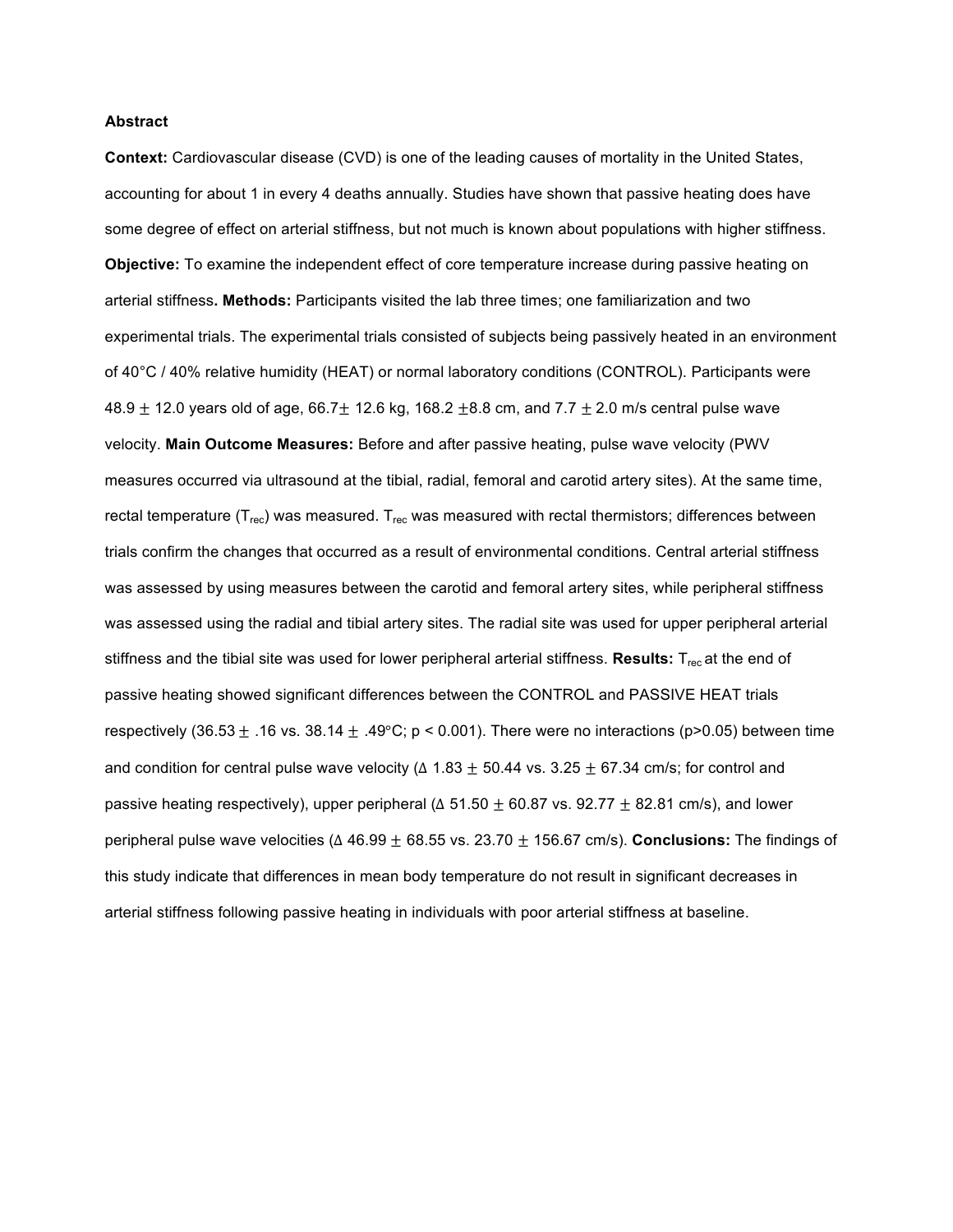# **Acknowledgements**

The authors would like to thank all of the subjects for their time and participation in making this project possible. The authors would like to thank Ben Harris, Andrew Schween, and Haley Reynebeau for their contributions to this study.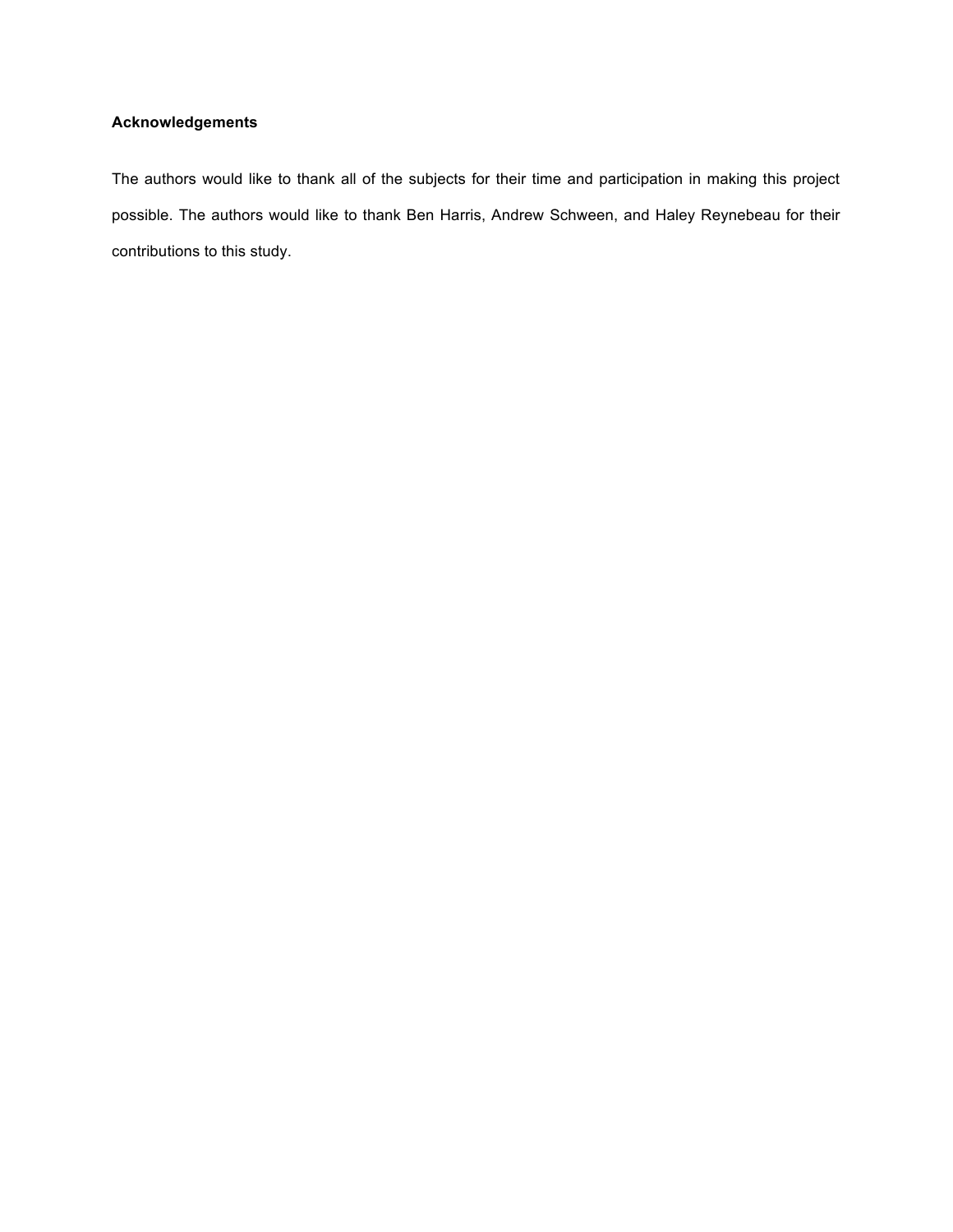# **Table of Contents**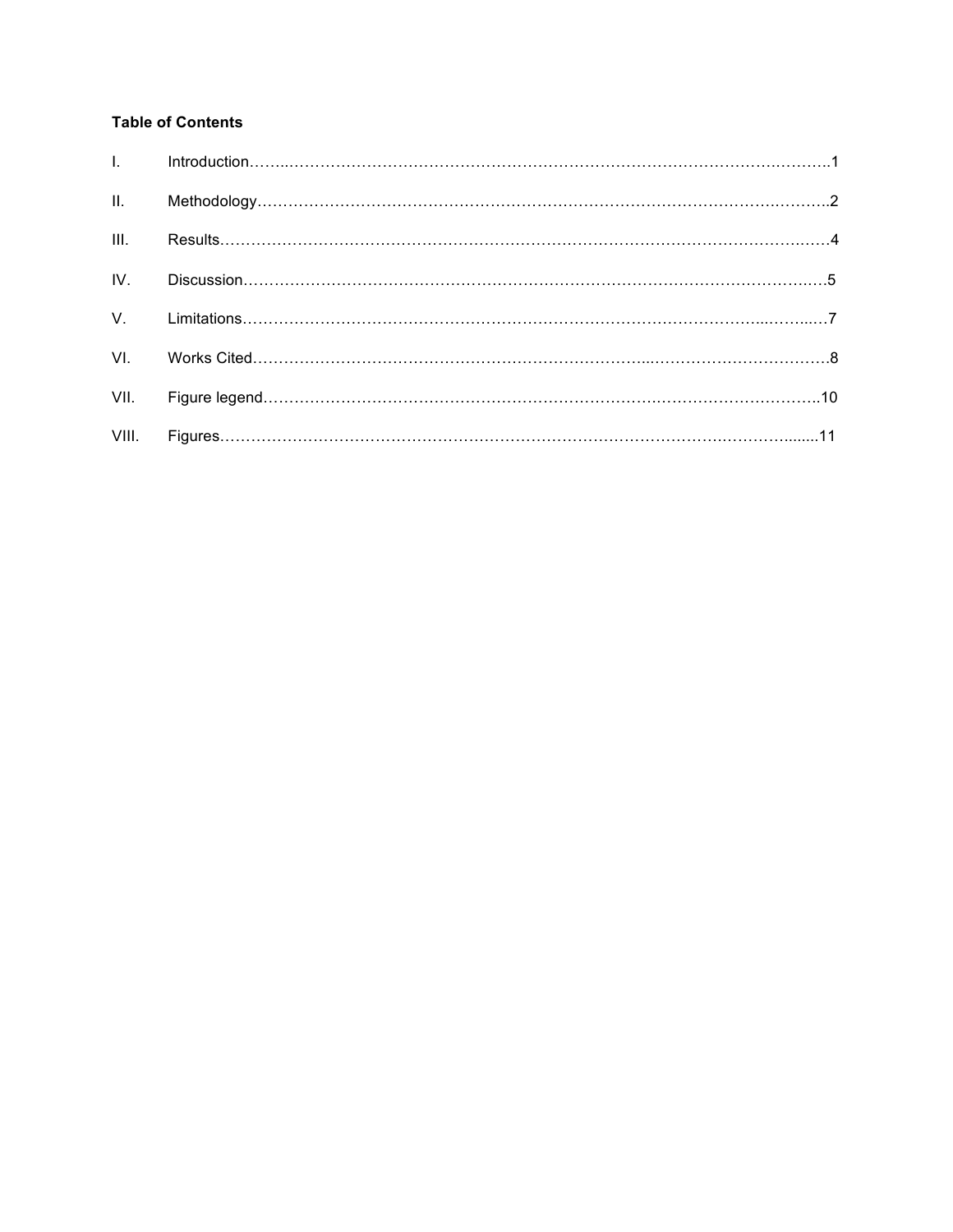## **Introduction**

Cardiovascular disease is among the leading killers in the United States causing close to 600,000 deaths per year, which comes out to about 1 in 4 deaths (CDC, 2015). This disease is extremely costly in regards to medical expenses and insurance costs, and those costs are estimated at 109 billion dollars each year (CDC, 2015). High blood pressure (i.e., hypertension), high LDL cholesterol, and smoking are three of the primary risk factors in regards for cardiovascular disease, and around half of Americans (49%) have at least one of these risk factors (CDC, 2015). Hypertension is one of the more costly risk factors of cardiovascular disease, and it is often preceded by increased arterial stiffness (O'Rourke. 1990). For example, when rats received a high fat / high-sucrose diet (HFHS) they developed an increase in arterial stiffness that preceded hypertension by 5 months (Weisbrod et al. 2013). Therefore, as a precursor to hypertension, arterial stiffness may be a more precise indicator of arterial health, and evidence suggest that it can more accurately predict cardiac events than blood pressure alone (Duprez et al. 2007).

There have been many solutions for hypertension and arterial stiffness, one of which is exercise. The cardiovascular response to exercise has been well documented to decrease the risk of cardiovascular disease through decreased arterial stiffness (Manson et al.1999). As an individual exercises the blood vessels throughout the body undergo vasodilation and this allows greater blood flow to the muscles. Exercise has been shown to decrease both leg and central arterial stiffness in acute bouts of exercise (Kingwell et al. 1997). One of the hormones that control the vasodilation response is nitric oxide. Nitric oxide has also been seen to play a major role in arterial compliance (Bellien et al. 2010). With these findings it is reasonable to conclude that exercise causes the release of nitric oxide and therefore increases arterial compliance.

Although physical activity is very effective for decreasing arterial stiffness, it may not always be possible because of health risk factors or mobility impairments. Therefore alternatives to exercise should be investigated. Another mode of decreasing arterial stiffness is through passive heat stress. Preliminary studies conducted by our laboratory have looked examined the effect of passive heat stress on arterial stiffness and provide several justifications for the current study (Ganio et al. 2011; Moyen et al. 2013). In the first study healthy individuals were passively heated to 1.5°C increase in core temperature. Arterial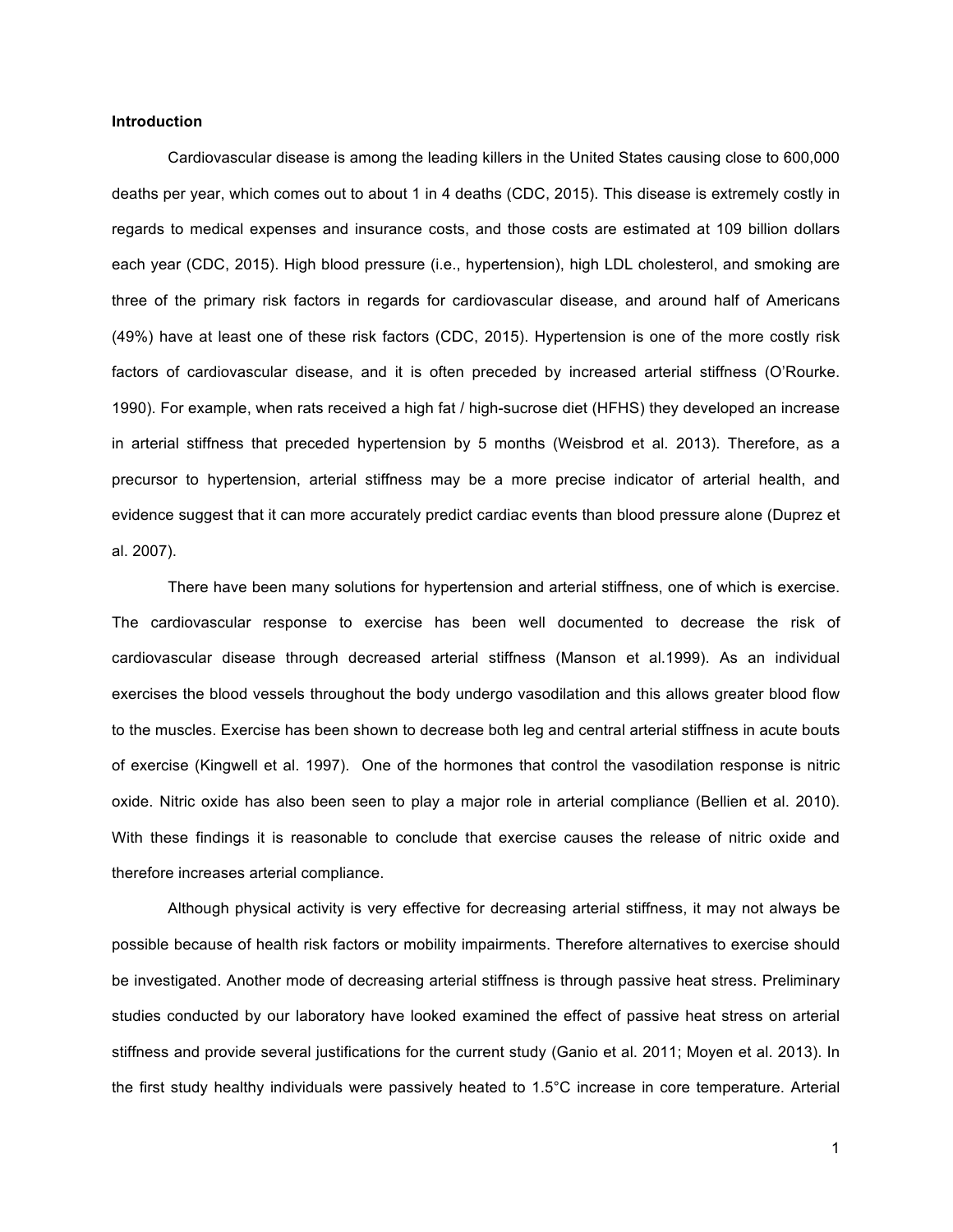stiffness was measured with pulse-wave velocity at 0.5,1.0, and 1.5°C above baseline core temperature. As a group, average central and peripheral arterial stiffness did not change from baseline during the protocol, but correlation analysis showed that individual changes in both central and peripheral pulsewave velocity were dependent on baseline stiffness (Ganio et al. 2011). It was found that individuals with the highest baseline stiffness showed the greatest decrease in arterial stiffness. (Ganio et al. 2011). A follow-up study confirmed this relationship in smokers, such that independent of smoking status, individuals with higher baseline stiffness had the greatest decreases in stiffness when heated (Moyen et al. 2013). These studies imply that passive heating may only be effecting in reducing arterial stiffness in individuals with poor stiffness. Therefore future studies should perform baseline stiffness screening when using passive heating.

This study examined the effects of passive heating on arterial compliance in men and women ranging from 35-60 years old who have been screened and selected for enrollment due to "poor" stiffness. The data from the previous studies in our lab indicate that individuals with poor stiffness respond more drastically to being passively heated (Ganio et al. 2011; Moyen 2013). With this in mind it seems pertinent that a study be conducted on a population of people that have been screened for poor stiffness to see the extent of their response to passive heating. Also, we will only be including postmenopausal women. The basis for these exclusion criteria is results that indicated that menopause augments the age-related increase in arterial stiffness and that endothelial function in women during their menstrual cycle is highly varied (Zaydun et al. 2006; Williams, 2001).

The purpose of this study was to examine the effect of passive heating on reducing arterial stiffness. This study will test the hypothesis that passive heating will decrease arterial stiffness in men and women 35-60 years old who have poor baseline arterial stiffness.

#### **Methodology**

Participants were 5 men and 4 women ranging from 35-65 years of age, who had no medical illness, and are not currently on drugs that affect fluid balance. They abstained from alcohol and caffeine on lead-in and testing days, and had a body mass index of 23.40  $\pm$  2.95 kg/m<sup>2</sup>. Participants reported to the Human Performance Laboratory (HPL) in the Department of Health, Human Performance and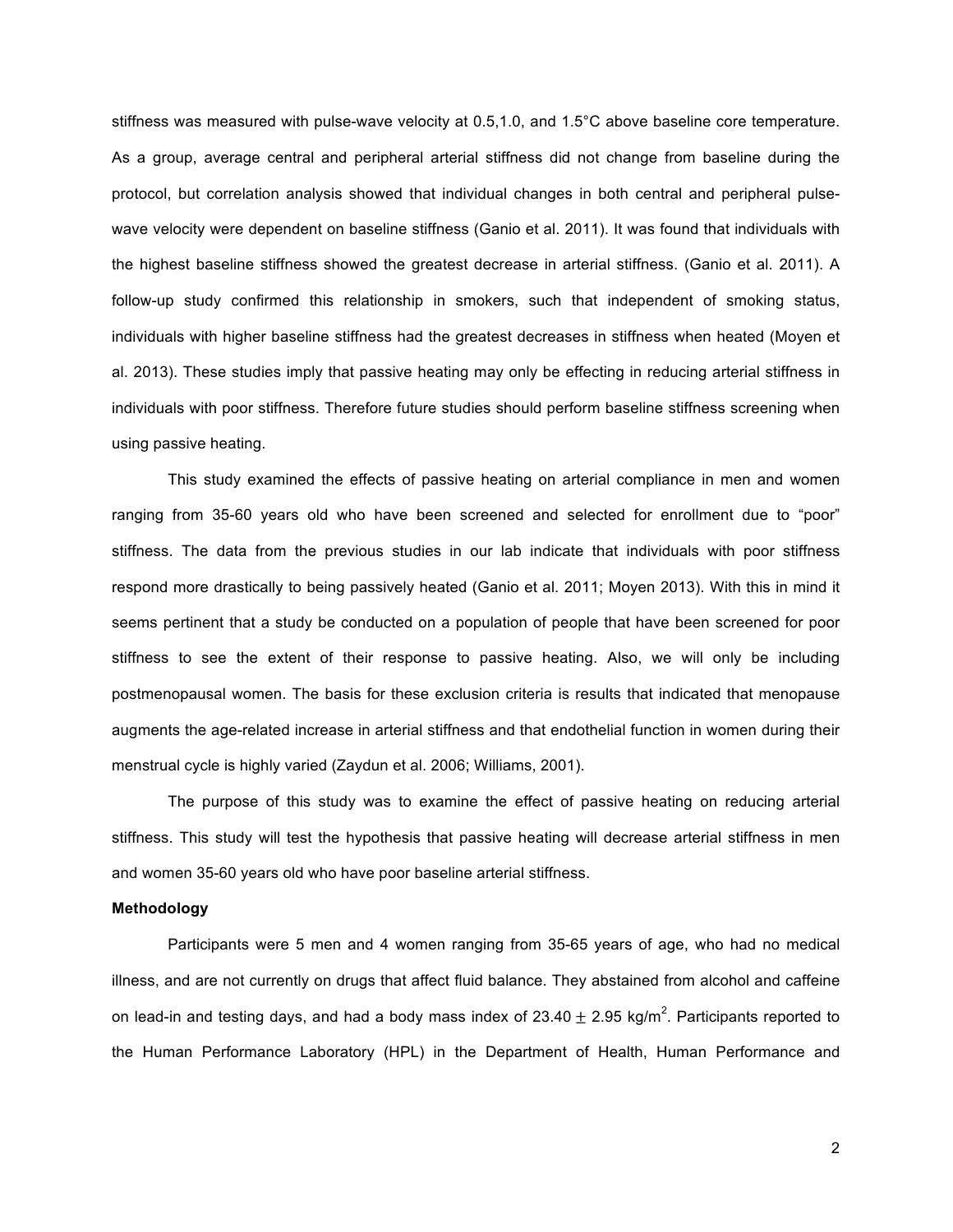Recreation at the University of Arkansas for all testing. Prior to enrolling, participants signed an institutionally approved Informed Consent document that abides by the Declaration of Helsinki.

For familiarization, participants reported to the Human performance lab (HPL) and were walked through the informed consent document and the study procedures in detail. During the same visit, participants completed medical history and physical activity questionnaires. Measures of arterial stiffness via Doppler ultrasound (see below) were then taken. Only those with an arterial stiffness that was measured at 6 meters per second or greater were included in the study (Ganio et al. 2011). All participants had their body composition measured using Dual Energy X-Ray Absorptiometry (DXA).

For participants that qualified based off the criteria above, they then performed an exercise test to determine maximal oxygen consumption  $(VO<sub>2</sub>$  max). This was performed on an electronically braked cycle ergometer (Racermate Veletron, Seattle, WA) with nose clips attached while breathing in room air and exhaling into a mouthpiece connected to a metabolic cart (Parvo Medics' TrueOne® 2400, Sandy, UT). Exercise started at ~50 watts (W) and increased 25 W every 2 minutes until volitional exhaustion. Every 2 minutes and at exhaustion, heart rate (HR) and rating of perceived exertion was measured.

Participants then took part in separate trials (passive heating, and control [no heating]) that took place in a randomized order separated by a minimum of 72 hours. Participants refrained from alcohol and exercise 24 h, caffeine 12 h, and food 4 h before each trial. Pre-test compliance was verified with a 24 hour history questionnaire. Prior to each visit, fluid intake was encouraged by having participants consume an additional 500 mL (~16 oz) of water the night before testing and 2-3 hours prior to arrival.

 The passive heating protocol was as follows. Body mass was measured and a urine sample was provided and used to determine hydration status. During this time, participants were asked to insert a thermocouple 16 cm beyond the anal sphincter in a private bathroom for measurement of core body temperature (Trec).

. Participants were then instrumented with an automated sphygmomanometer (Tango+; SunTech Medical, Inc., Morrisville, NC, USA) for Heart rate (HR), Blood pressure (BP), and for skin temperature (Tsk) (iButtons, Maxim Integrated, San Jose, CA). Participants were then dressed in a water-perfused, tube-lined suit that covered the entire body, except the head, face, hands, and feet (Allen-Vanguard Technologies). The suit permitted the control of skin and core temperature by changing the temperature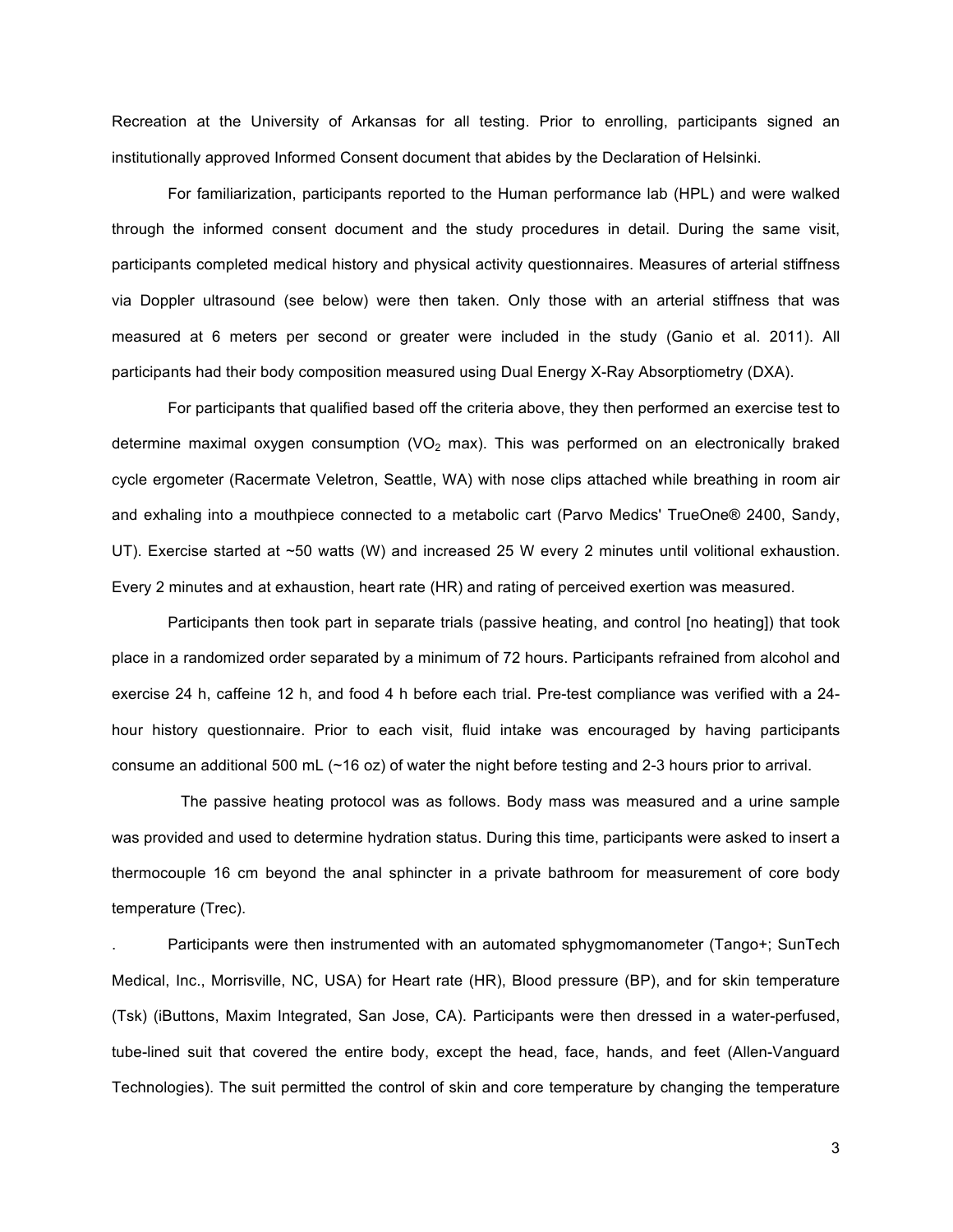of the water perfusing the suit. Participants laid in a supine position on a padded table for approximately 15 minutes prior to baseline measures of arterial stiffness by Doppler ultrasound.

 After this resting period, participants were then exposed to passive heat stress (Passive Heating) trial by perfusing warm water (49°C; experimental trial) or room temperature water (34°C; control trial) through the suit. During this time, measures of  $VO<sub>2</sub>$ , HR, and BP were recorded. Measurements of Trec were continuously recorded during the trial via rectal thermocouple (RET-1, Physitemp, Clinton, NJ) and Tsk data were continuously collected during the trial then downloading after the trial via the skin temperature probes (iButtons, Maxim Integrated, San Jose, CA). Mean body temperature was calculated from the Burton formula (.64rectal + .36skin). For the experimental trial, heating continued until a 1.25°C elevation in rectal temperature was achieved (experimental trial; ~1:00 h). For the control trial, participants laid down for ~50 minutes. Participants remained in the supine position and were allowed to cool off (Passive Heating) by removing the water perfused suit (Allen-Vanguard Technologies) and moving them from the environmental chamber, which was kept at 40°C and 40% humidity throughout the trial, back to the lab conditions baseline was recorded in and, or lie for another hour (control). Measures of arterial stiffness were taken immediately post heating and every 15 minutes for 60 minutes using Doppler ultrasound. During this time, measures of  $VO<sub>2</sub>$ , HR, Trec, Tsk, and BP were also recorded. Following completion of these measures, participants then voided their bladder into a collection container and a nude body mass measure was obtained, and the thermocouple was then removed in a private bathroom.

Statistical analysis: A two-way repeated measures analysis of variance (ANOVA) with appropriate follow-up tests was used to examine differences in arterial stiffness between experimental condition and time (condition x time). Alpha will be set at 0.05. When Mauchy's test of sphericity was violated the Greenhouse-Geiser correction was utilized. If there was a significant interaction a pair-wise comparison with a Bonferroni correction was used.

#### **Results**

Participants included five male subjects and four female subjects. Subjects were individuals who were 48.9  $\pm$  12.0 years of age, 66.7 $\pm$  12.6 kg, 168.2  $\pm$ 8.8 cm, a VO<sub>2</sub> max of 34.6  $\pm$  10.34 ml/kg/min, and 7.7  $\pm$  2.0 m/s central pulse wave velocity

4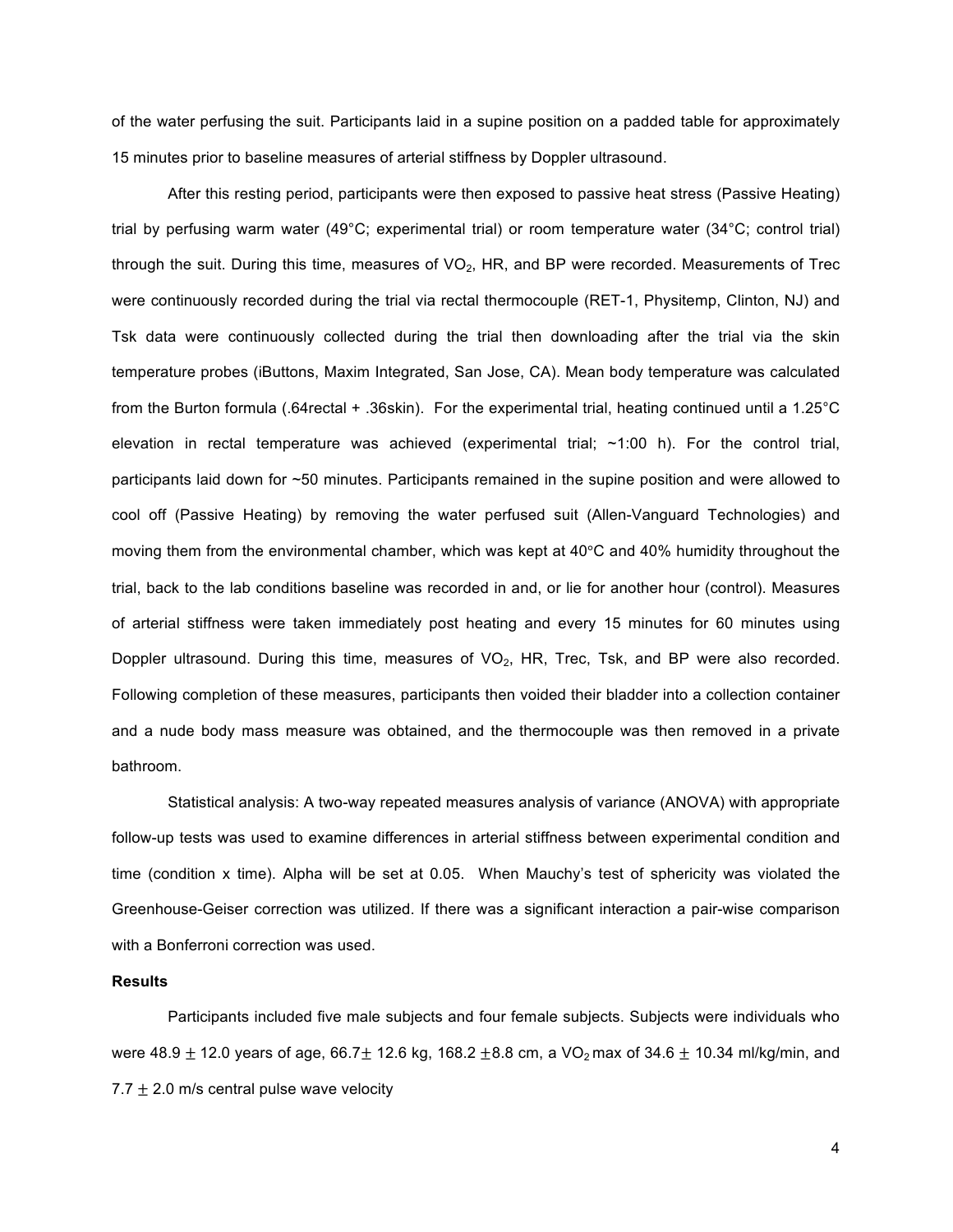Heart rate was significantly increased (Figure 1) in comparison to control at immediate post heating ( $p = 0.003$ ); control and passive heating respectively, 15 min post heating ( $p = 0.014$ ), 30 minutes post heating ( $p < 0.001$ ), and 45 minutes post heating ( $p = 0.017$ ). VO<sub>2</sub> was significantly increased at baseline for both trials  $3.20 \pm .81$  vs.  $2.55 \pm .42$  ml/kg/min; for control and passive heating, respectively, (p = 0.049) and 50 minutes into passive heating  $3.46 \pm .78$  vs.  $2.64 \pm .63$  ml/kg/min; for control and passive heating, respectively,  $(p = 0.001)$ .

Mean arterial pressure was only significantly decreased (Figure 2) in comparison to control at immediate post heating ( $p = 0.020$ ) and 15 minutes post heating ( $p = 0.022$ ). Rectal temperature was significantly higher (Figure 3) at each time point after the initial baseline measure: immediate post heating  $(p < 0.001)$ , 15 minutes post heating  $(p < 0.001)$ , 30 minutes post heating  $(p < 0.001)$ , 45 minutes post heating ( $p < 0.001$ ), and 60 minutes post heating ( $p < 0.001$ ). Mean skin temperature was significantly higher (Figure 4) at immediate post heating ( $p < 0.001$ ), and 15 minutes post heating ( $p < 0.001$ ). Mean body temperature was significantly higher (Figure 5) at each time point after the initial baseline measure: immediate post heating ( $p < 0.001$ ), 15 minutes post heating ( $p < 0.001$ ), 30 minutes post heating ( $p <$ 0.001), 45 minutes post heating ( $p = 0.005$ ), and 60 minutes post heating ( $p = 0.031$ ).

There was no significant interaction between condition and time (p>0.05) for any measures of arterial stiffness (Figures 6-8) indicating no effect of passive heating on central or peripheral stiffness. There was no main effect of time or condition ( $p > 0.05$ ) on lower or central pulse wave velocity. However, there was a main effect of condition on upper peripheral pulse wave velocity ( $p = 0.015$ ). Further, there was a main effect of time on upper peripheral pulse wave velocity ( $p < 0.001$ ); pairwise comparisons revealed significant decrease in pulse wave velocity for immediate post measurement (728.83  $\pm$  25.88 vs. 656.7  $\pm$  23.49 cm/s; for baseline and immediate post, respectively,  $p = 0.028$ ).

Three Pearson product-moment correlations were run to determine the relationship between normothermic baseline pulse wave velocity and changes in pulse wave velocity. There was a moderate, negative correlation between normorthermic baseline central pulse wave velocity and the changes in central pulse wave velocity (r=−0.51, p< 0.001). There was a moderate, positive correlation between normothermic baseline peripheral pulse wave velocity for both upper peripheral (r= 0.43, p= 0.003), and lower peripheral ( $r= 0.47$ ,  $p= 0.001$ ).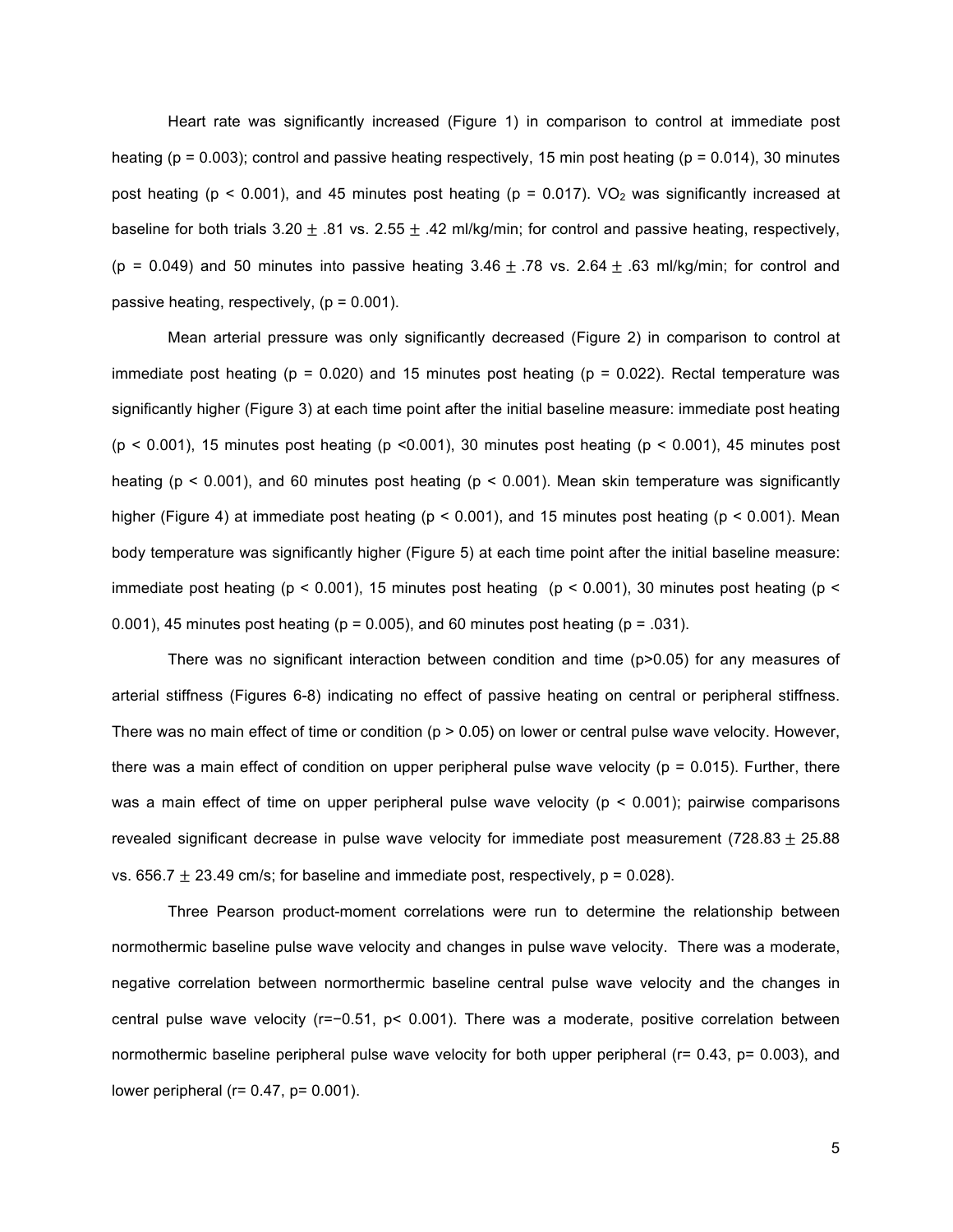## **Discussion**

Previous studies have indicated that there may be a significant change in arterial stiffness with passive heating in individuals that have a higher than average baseline (i.e., normothermic) arterial stiffness (Moyen et al. 2013). The purpose of this study was to examine the effect of passive heating on reducing arterial stiffness. This study tested the hypothesis that passive heating will decrease arterial stiffness in men and women 35-60 years old who were screened for poor baseline arterial stiffness. The main finding of this study was that with increases in rectal temperature up to 1.25°C there was a no significant change in average central, upper peripheral, or lower peripheral pulse wave velocity.

It is hypothesized that arterial stiffness has two mechanisms "active" mechanisms and "passive" mechanisms. Nichols et al. 2011 discusses how the active mechanisms are associated with cellular and molecular processes and passive mechanisms correlate more with mechanical stress and hemodynamics. As individuals are passively heated they experience hypotension and that is associated with "sympatholytic-like" substances release around the blood vessels that limit the ability for tissues to vasoconstrict (Crandall et al. 2014). Wilson et al. 2002 found that the amount of cutaneous vasoconstriction was attenuated in individuals who were heat stressed. This response is thought to be assisted by a nitric oxide regulated mechanism.

Another potential mechanism for arterial stiffness changes in the effect of shear stress on the vessels. Shear stress is defined as a strain in the structure of a substance produced by pressure, when its layers are laterally shifted in relation to each other. Lu and Ghassan (2011) state that there is a dynamic balance between mechanical or chemical stimulus and biological repose to these. If a mechanical stimulus is too high, this can lead to either physiological adaptations or a diseased state (Lu and Ghassan 2011). For example exercise would be a physiological perturbation, whereas hypertension would be a pathologic perturbation. These different types of perturbation alter the way blood vessels stretch and effectively change the stiffness of the artery. This mechanism relates to this study because if passive heating can decrease the individuals arterial stiffness, then the amount of sheer stress on the vessel will be habitually decreased and thus preventing the diseased state.

There were no significant differences in central or peripheral pulse wave velocity data. Ganio et al. 2011 discusses the possibility that a higher basal tone could increase individual's ability to change with

6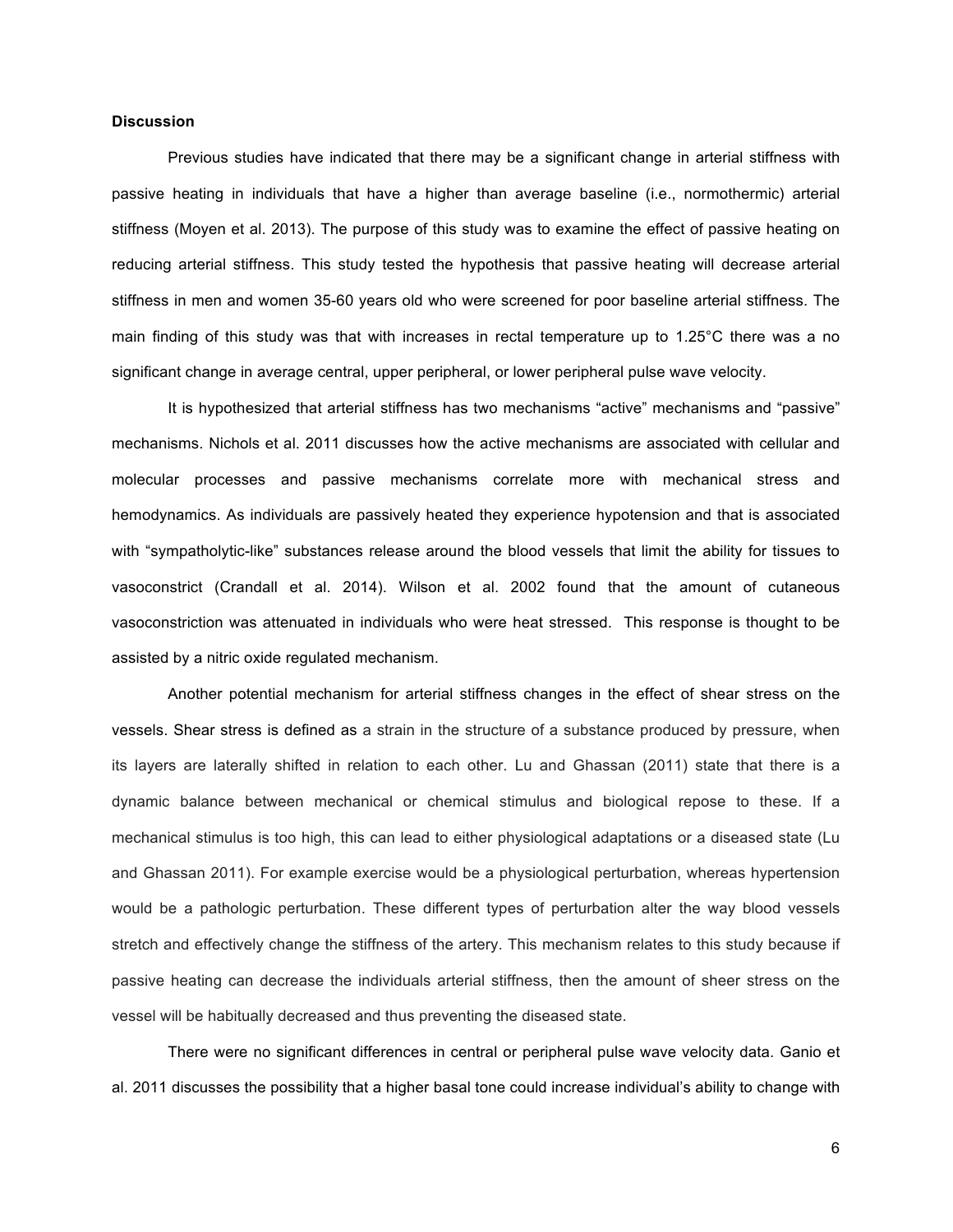passive heating. This study included individuals who were higher in baseline stiffness, but since no significant changes were observed it could point to baseline stiffness not being a factor or the baseline stiffness simply wasn't high enough to elicit a significant change. Another possibility is that in the previous studies (Ganio et al. 2011; Moyen et al. 2013) individuals were heated to an increase of 1.5°C from baseline.

When considering upper peripheral pulse wave velocity there was a main effect of time. However, when considering each condition individually there was no significant change in pulse wave velocity. A training study conducted by Maeda et al. 2008 saw that after a single acute bout of exercise, systemic arterial stiffness at rest was not affected. Further, this study found that after a 6-month moderate exercise protocol systemic arterial stiffness was significantly decreased immediately post exercise. This indicates that arterial stiffness may be a training adaptation and could explain why an acute bout of passive heating was not enough the significantly affect arterial stiffness.

In previous studies the pulse wave velocity measure were taken during the passive heating protocol. Uniquely this study took measures for an hour post heating. The differences in measurement time points could point to the inconsistency with the results found versus the current body of literature. The participants were removed from the environmental chamber and the water perfused suit was removed immediately following core temperature reaching 1.25°C. For the following hour postperturbation the participants laid in normal lab conditions, which were significantly colder than the experimental condition. Mechanistically the blood flow would shift from the periphery to more central to counter act the colder environment and there would be vasoconstriction of the vessels. The drastic change in external temperature could have affected the stiffness of the arteries.

## **Limitations**

One possible limitation of this study was that the foot of the pulse wave was identified visually (versus computer aided) when doing analysis. To account for this, analysis of pulse wave information was done by only the three primary researchers. Once analysis of an individual trial was started it was finished by the same researcher to maintain consistency. Further, in this study an ultrasound was used to measure pulse wave velocity whereas previous research has utilized tonometry. Taking pulse wave measures from ultrasound have been found to be comparable to those taken from tonometry (Jiang, Liu,

7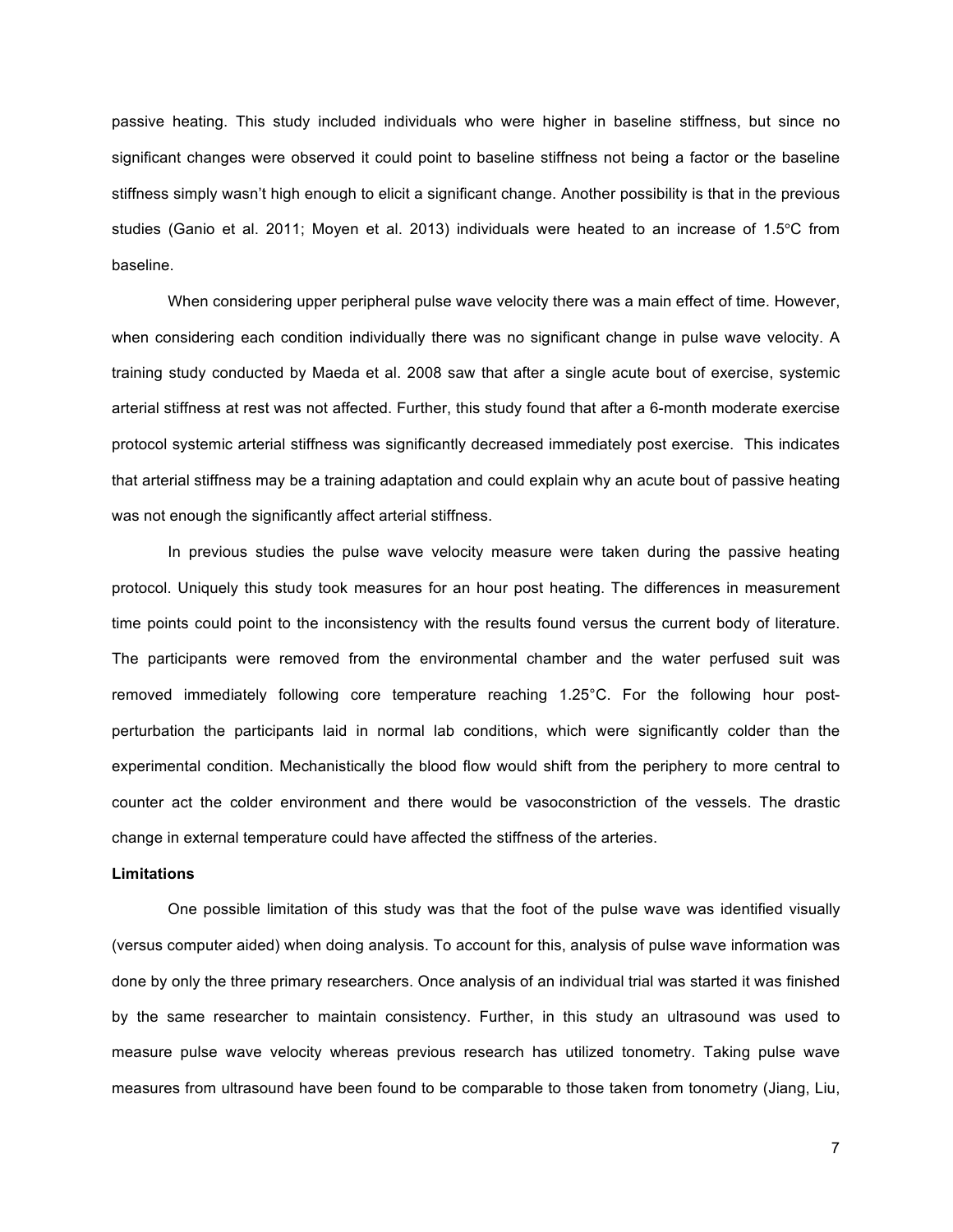et. al., 2008). Another possible limitation is that the distance for each individual measurement could have varied slightly, which could have caused some of the high variability in the pulse wave velocity.

## **Works Cited**

- 1) Arterial compliance increases after moderate-intensity cycling. B. A. Kingwell, K. L. Berry, J. D. Cameron, G. L. Jennings, A. M. Dart Am J Physiol. 1997 November; 273(5 Pt 2): H2186–H2191.
- 2) Crandall, C. G., & Wilson, T. E. (2015). Human cardiovascular responses to passive heat stress. *Compr Physiol*, *5*, 17-43.
- 3) Division for Heart Disease and Stroke Prevention. (2015, October 28). Retrieved November 9, 2015.
- 4) Duprez DA, Cohn JN. Arterial stiffness as a risk factor for coronary atherosclerosis. *Curr Atheroscler Rep* 9: 139–144, 2007.
- 5) Ganio, M. S., Brothers, R. M., Shibata, S., Hastings, J. L., & Crandall, C. G. (2011). EFFECT OF PASSIVE HEAT STRESS ON ARTERIAL STIFFNESS. *Experimental Physiology*, *96*(9), 919–926. http://doi.org/10.1113/expphysiol.2011.057091.
- 6) Go AS, Mozaffarian D, Roger VL, Benjamin EJ, Berry JD, Borden WB, Bravata DM, Dai S, Ford ES, Fox CS, Franco S, Fullerton HJ, Gillespie C, Hailpern SM, Heit J a., Howard VJ, Huffman MD, Kissela BM, Kittner SJ, Lackland DT, Lichtman JH, Lisabeth LD, Magid D, Marcus GM, Marelli A, Matchar DB, McGuire DK, Mohler ER, Moy CS, Mussolino ME, Nichol G, Paynter NP, Schreiner PJ, Sorlie PD, Stein J, Turan TN, Virani SS, Wong ND, Woo D, Turner MB. Heart disease and stroke statistics-2013 update: A Report from the American Heart Association. *Circulation* 127: e6–e245, 2013.
- 7) Laurent, S., Cockcroft, J., Van Bortel, L., Boutouyrie, P., Giannattasio, C., Hayoz, D., … Struijker-Boudier, H. (2006). Expert consensus document on arterial stiffness: Methodological issues and clinical applications. *European Heart Journal*, *27*(21), 2588– 2605. http://doi.org/10.1093/eurheartj/ehl254
- 8) Lu, D., & Kassab, G. S. (2011). Role of shear stress and stretch in vascular mechanobiology. *Journal of the Royal Society Interface*, *8*(63), 1379–1385. http://doi.org/10.1098/rsif.2011.0177
- 9) Maeda, S., Tanabe, T., Otsuki, T., Sugawara, J., Ajisaka, R., & Matsuda, M. (2008). Acute exercise increases systemic arterial compliance after 6-month exercise training in older women. *Hypertension research*, *31*(2), 377.
- 10) Manson, J. E., Hu, F. B., Rich-Edwards, J. W., Colditz, G. A., Stampfer, M. J., Willett, W. C., ... & Hennekens, C. H. (1999). A prospective study of walking as compared with vigorous exercise in the prevention of coronary heart disease in women. *New England Journal of Medicine*, *341*(9), 650-658.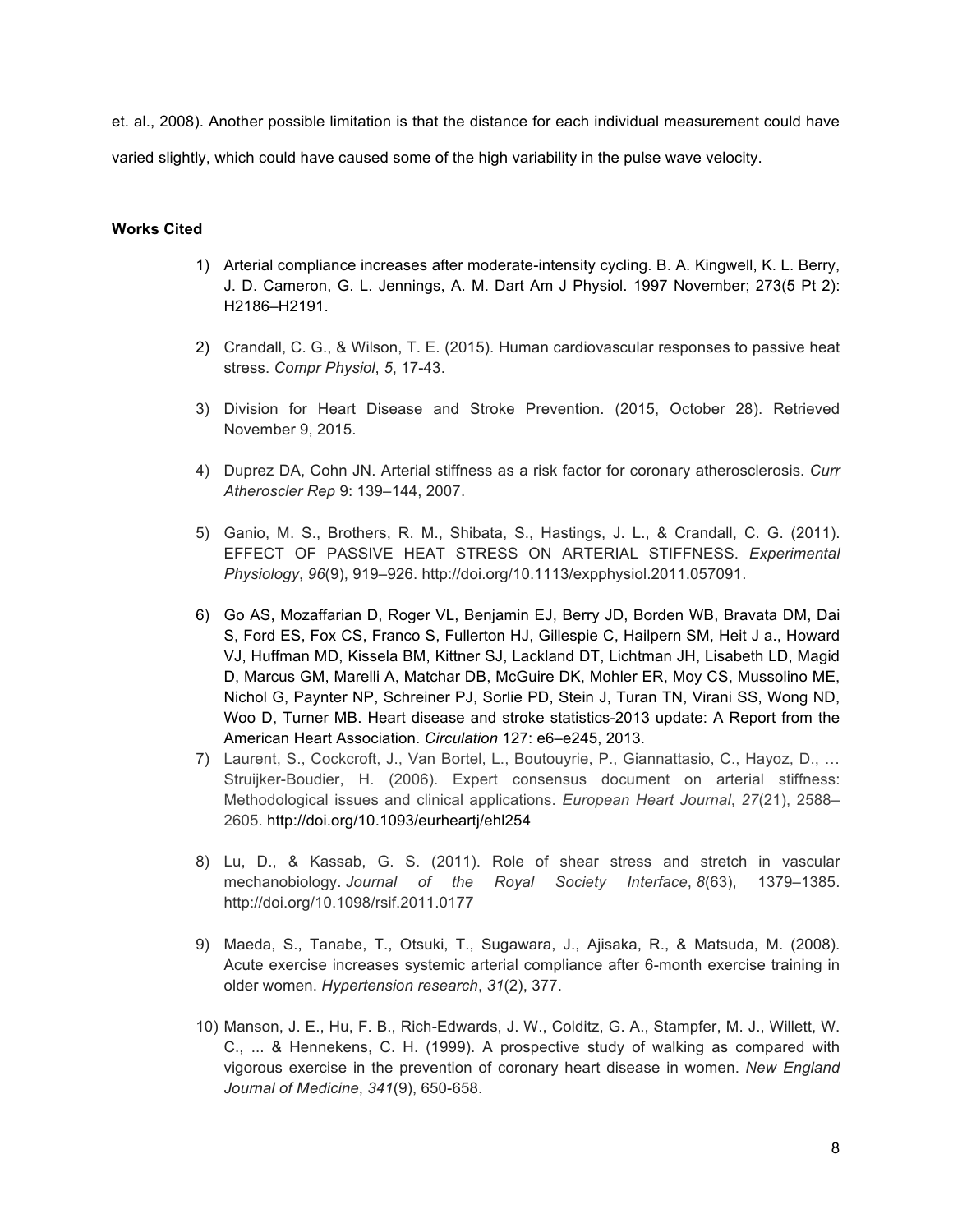- 11) Moyen NE, Anderson HM, Burchfield JM, Tucker M a, Gonzalez M a, Robinson FB, Ganio MS. Forearm cutaneous vascular and sudomotor responses to whole body passive heat stress in young smokers. *Am J Physiol - Regul Integr Comp Physiol* 309: R36–R42, 2015.
- 12) Nichols WW, O'Rourke MF, Vlachopoulos C. McDonald's blood flow in arteries. 6th ed. London: Hodder Arnold, 2011.
- 13) O'Rourke M. Arterial stiffness, systolic blood pressure, and logical treatment of arterial hypertension. *Hypertension* 15: 339–347, 1990.
- 14) Weisbrod, R. M., Shiang, T., Al Sayah, L., Fry, J. L., Bajpai, S., Reinhart-King, C. A., & Seta, F. (2013). Arterial stiffening precedes systolic hypertension in diet-induced obesity. *Hypertension*, *62*(6), 1105-1110.\
- 15) Williams, M. R. I. (2001). Variations in endothelial function and arterial compliance during the menstrual cycle. *Journal of Clinical Endocrinology & Metabolism*, *86*(11), 5389–5395. http://doi.org/10.1210/jc.86.11.5389
- 16) Wilson, T. E., Cui, J., & Crandall, C. G. (2002). Effect of whole-body and local heating on cutaneous vasoconstrictor responses in humans. *Autonomic Neuroscience*, *97*(2), 122- 128.
- 17) Zaydun, G., Tomiyama, H., Hashimoto, H., Arai, T., Koji, Y., Yambe, M., … Yamashina, A. (2006). Menopause is an independent factor augmenting the age-related increase in arterial stiffness in the early postmenopausal phase. *Atherosclerosis*, *184*(1),137–142. http://doi.org/10.1016/j.atherosclerosis.2005.03.043
- 18) Zieman SJ, Melenovsky V, Kass DA. Mechanisms, pathophysiology, and therapy of arterial stiffness. Arterioscler Thromb Vasc Biol 2005;25:932-943.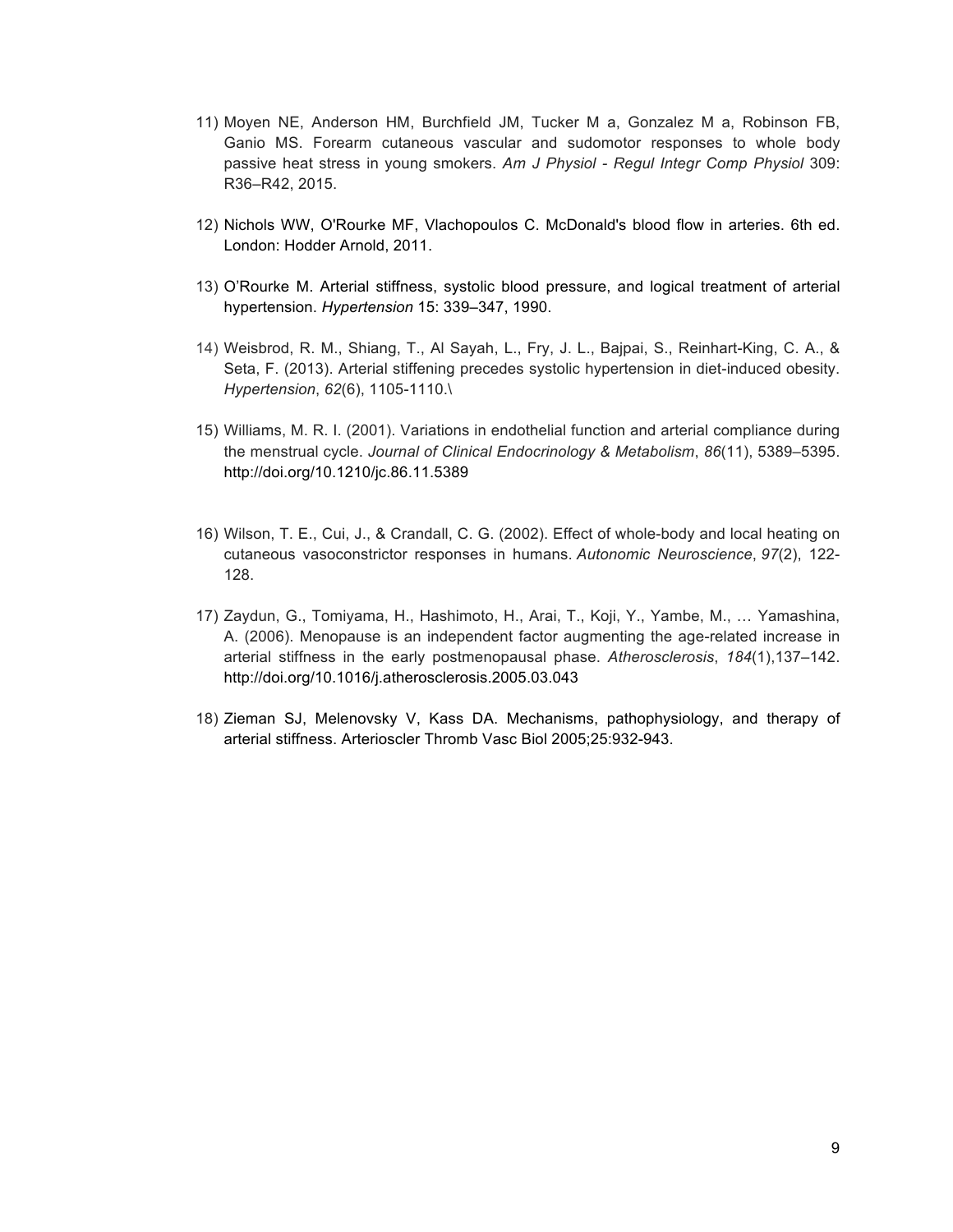## **Figure Legend**

Figure 1. Effect of passive heat stress on Heart Rate. Significance, between conditions, is denoted by (\*)  $(p \le 0.05)$ .

**Figure 2.** Effect of passive heat stress on Mean Arterial Pressure. Significance, between conditions, is denoted by  $(*)$  ( $p \le 0.05$ ).

**Figure 3.** Effect of passive heat stress on Rectal Temperature. Significance, between conditions, is denoted by  $(*)$  ( $p \le 0.05$ ).

**Figure 4.** Effect of passive heat stress on Mean Skin Temperature. Significance, between conditions, is denoted by  $(*)$  ( $p \le 0.05$ ).

**Figure 5.** Effect of passive heat stress on Mean Body Temperature. Significance, between conditions, is denoted by (\*) ( $p \le 0.05$ ).

**Figure 6.** Effect of passive heat stress on central (carotid and femoral) arterial stiffness. Significance, between conditions, differences are denoted by  $(*)$  ( $p \le 0.05$ ).

**Figure 7.** Effect of passive heat stress on upper peripheral (carotid and radial sites) arterial stiffness. Significance, between conditions, differences are denoted by  $(*)$  ( $p \le 0.05$ ).

**Figure 8.** Effect of passive heat stress on lower peripheral (femoral and tibial) arterial stiffness. Significance, between conditions, differences are denoted by (\*) ( $p \le 0.05$ ).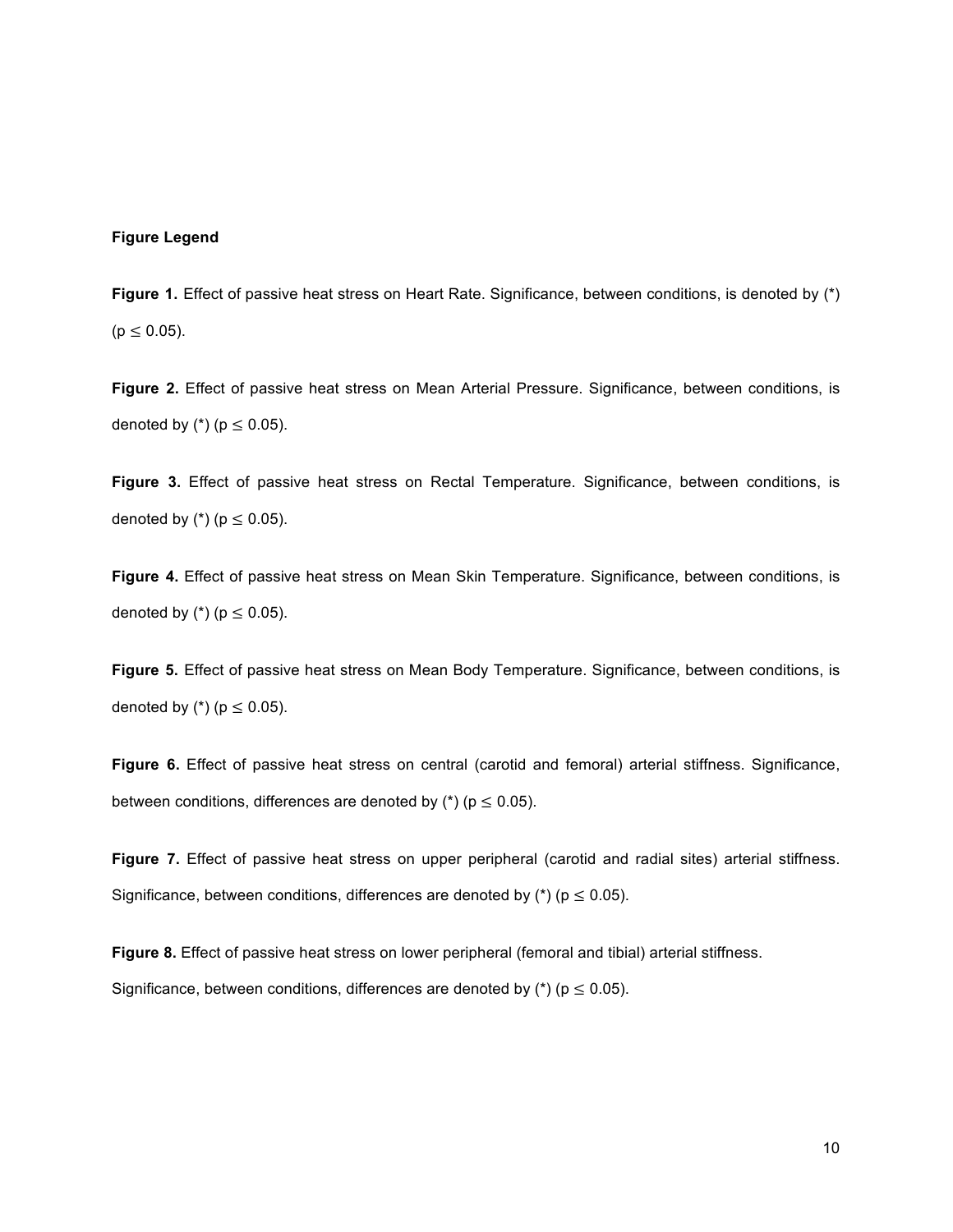



Figure 1. Effect of passive heat stress on Heart Rate. Significance, between conditions, is denoted by (\*)  $(p \le 0.05)$ .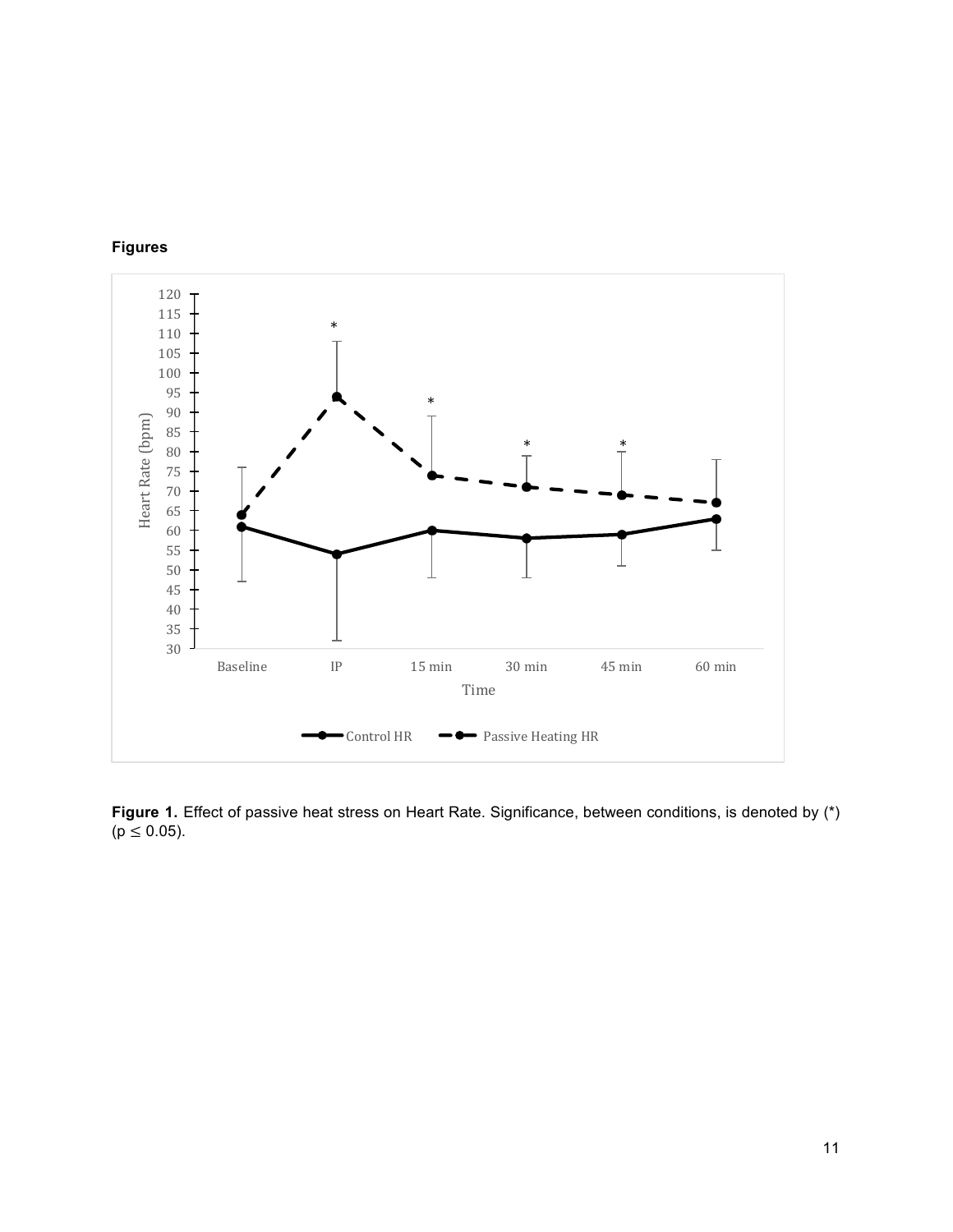

**Figure 2.** Effect of passive heat stress on Mean Arterial Pressure. Significance, between conditions, is denoted by  $(*)$  ( $p \le 0.05$ ).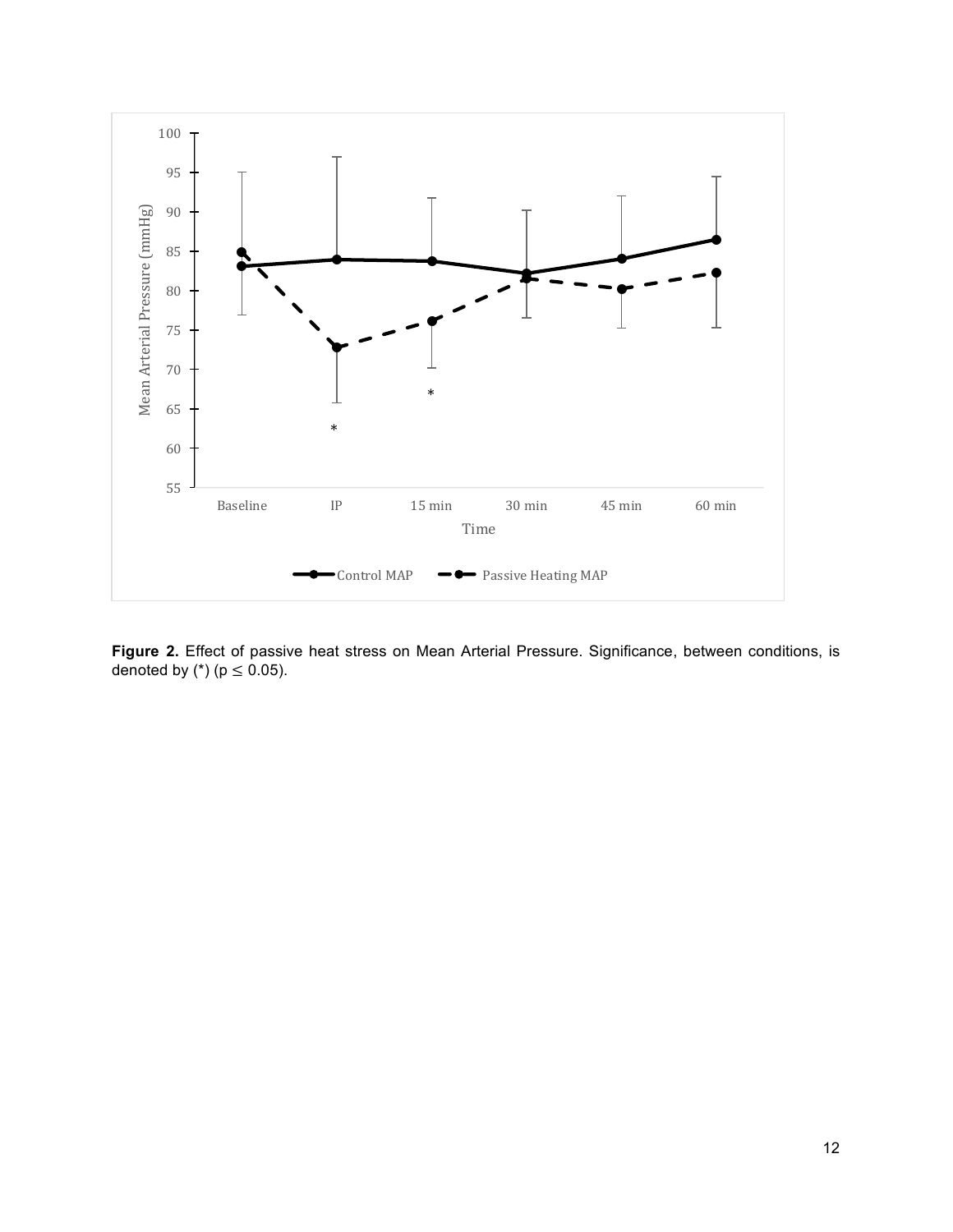

**Figure 3.** Effect of passive heat stress on Rectal Temperature. Significance, between conditions, is denoted by  $(*)$  ( $p \le 0.05$ ).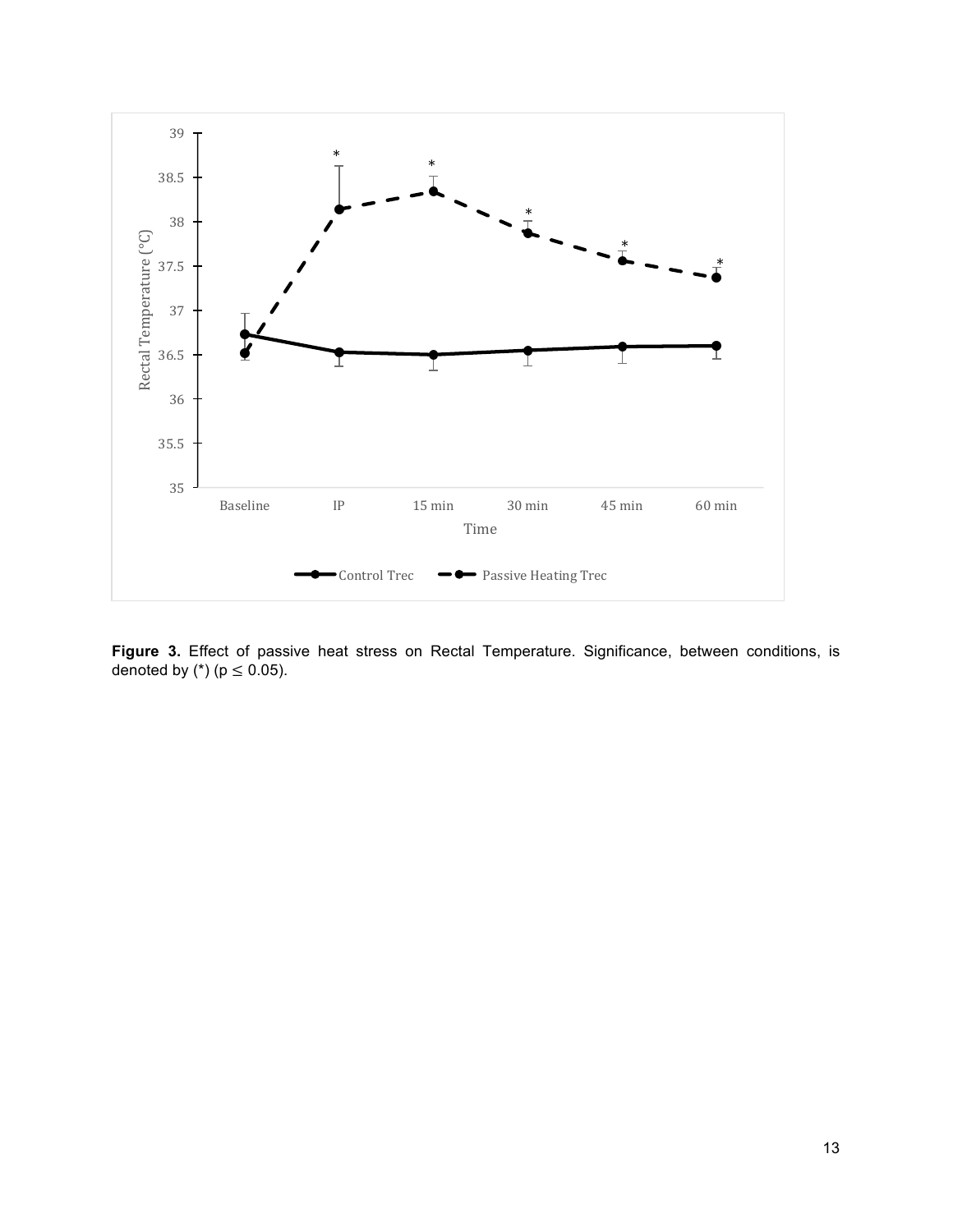

**Figure 4.** Effect of passive heat stress on Mean Skin Temperature. Significance, between conditions, is denoted by  $(*)$  ( $p \le 0.05$ ).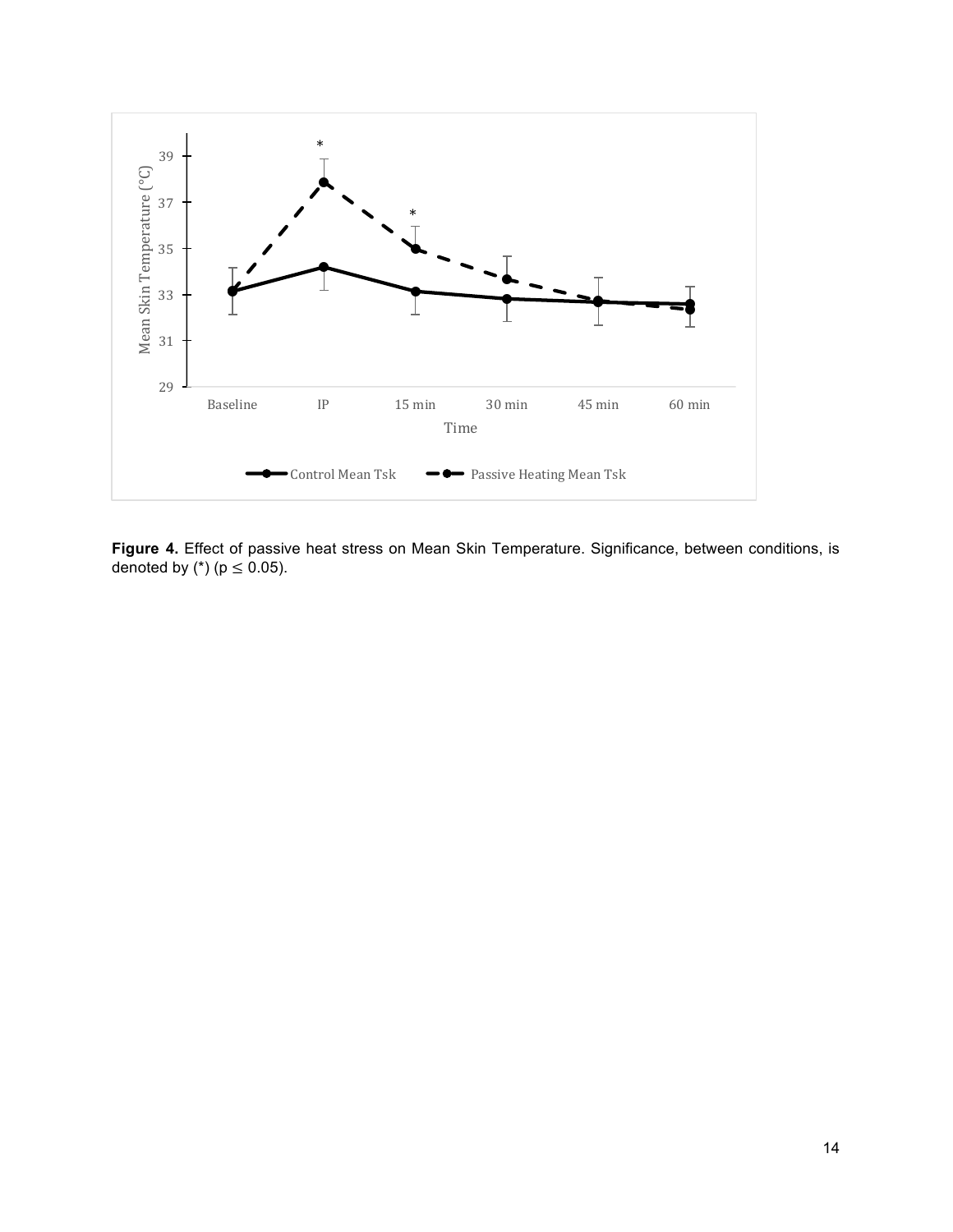

**Figure 5.** Effect of passive heat stress on Mean Body Temperature. Significance, between conditions, is denoted by  $(*)$  ( $p \le 0.05$ ).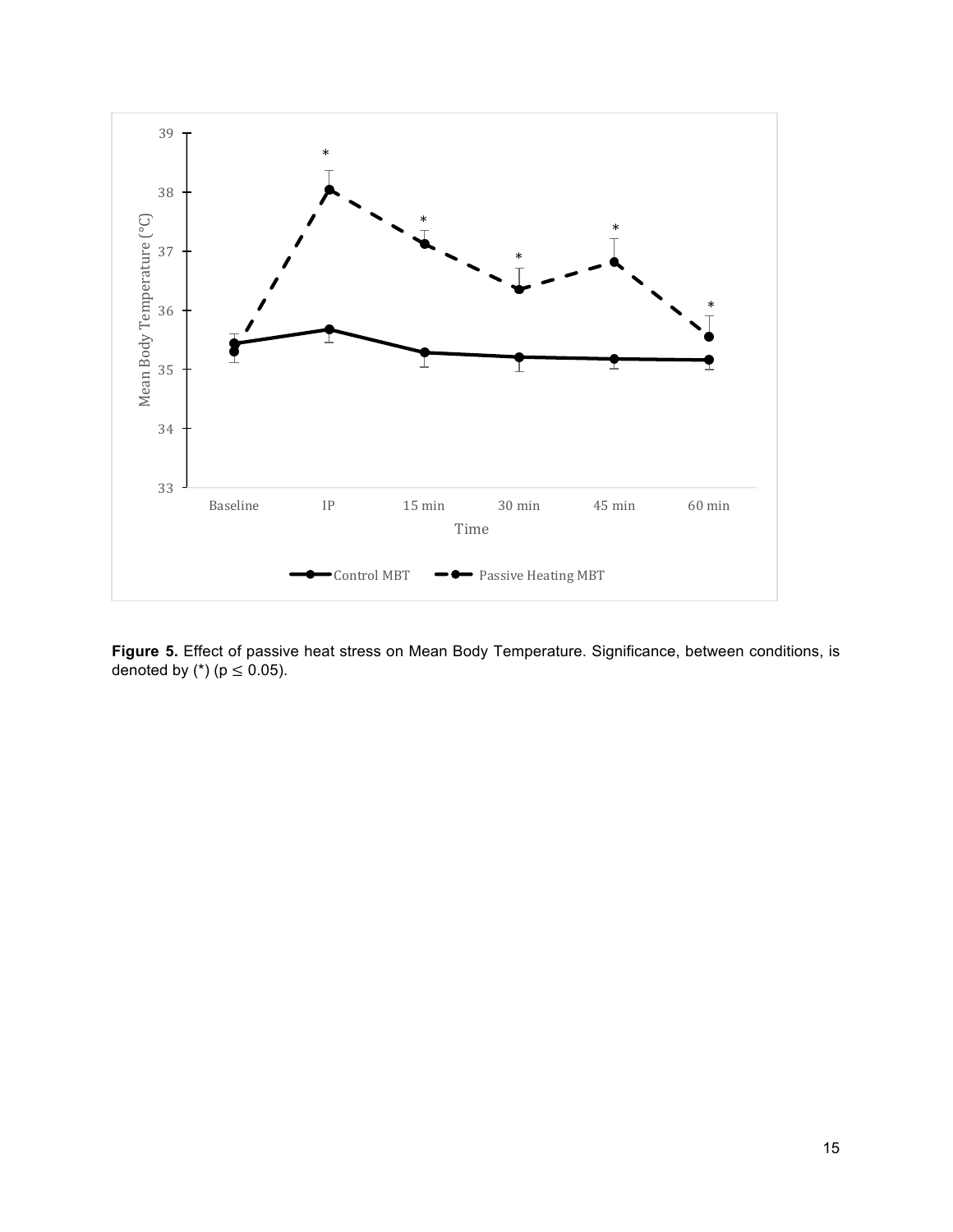

**Figure 6.** Effect of passive heat stress on central (carotid and femoral) arterial stiffness. Significance, between conditions, differences are denoted by  $(*)$  ( $p \le 0.05$ ).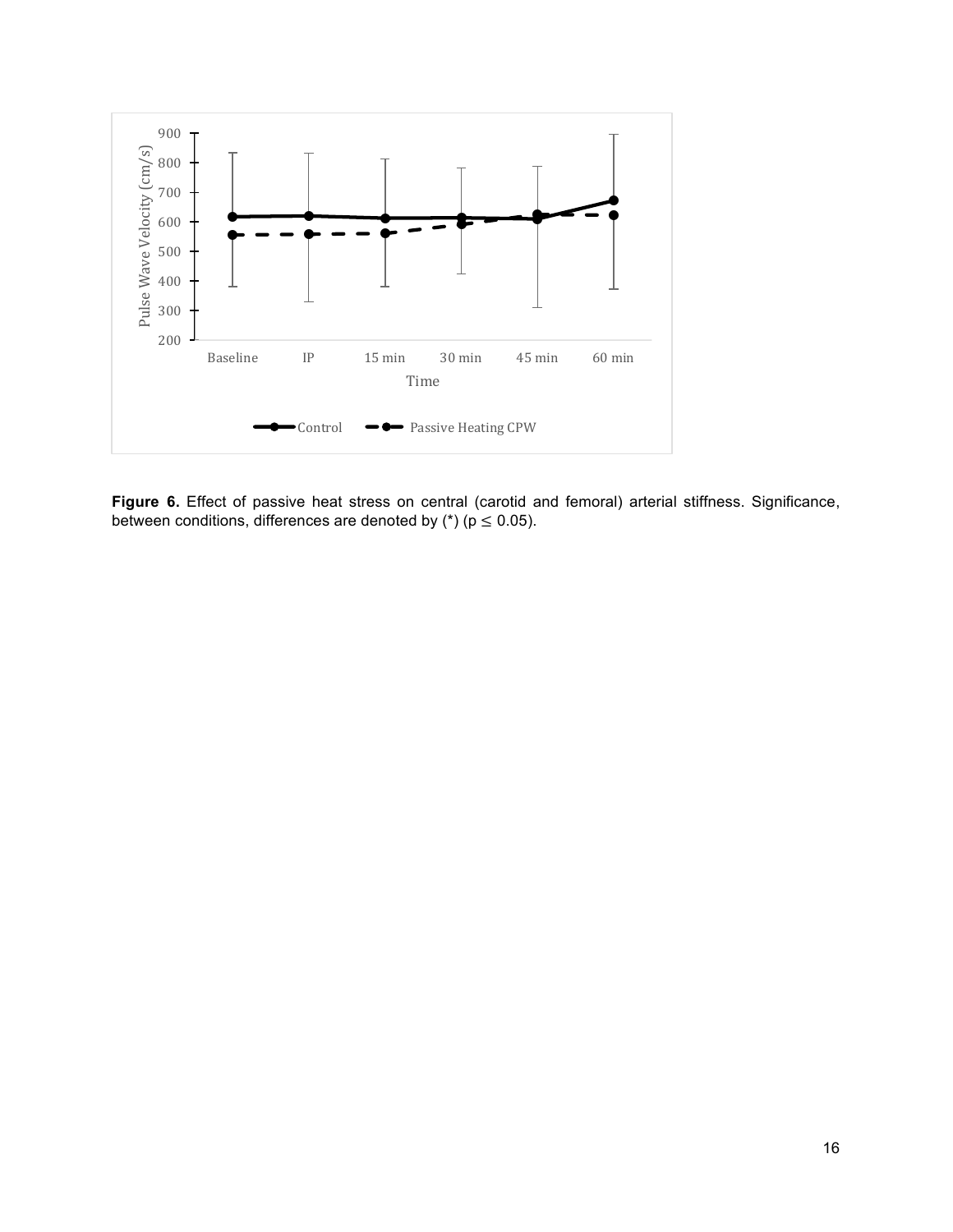

Figure 7. Effect of passive heat stress on upper peripheral (carotid and radial sites) arterial stiffness. Significance, between conditions, differences are denoted by  $(*)$  ( $p \le 0.05$ ).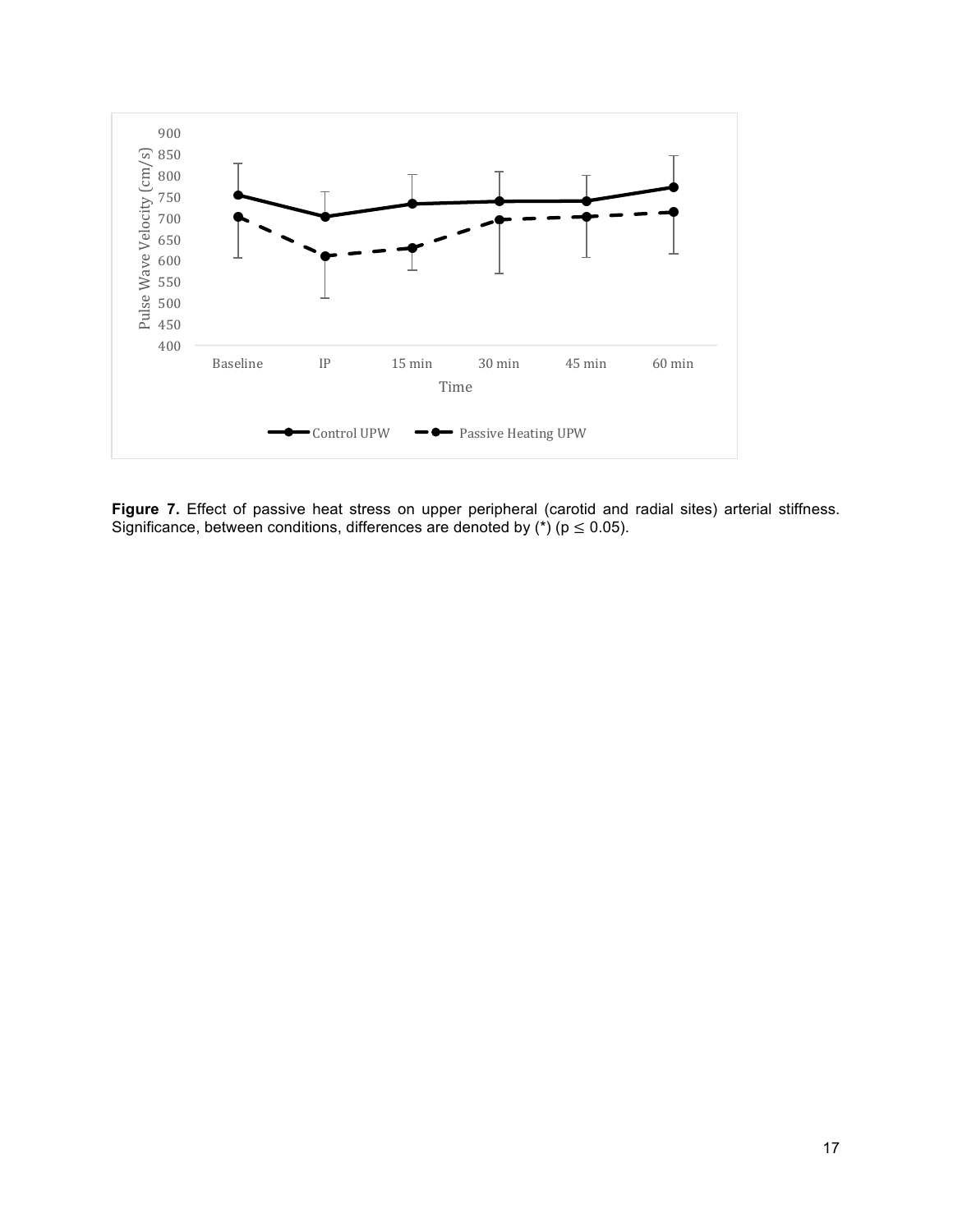

**Figure 8.** Effect of passive heat stress on lower peripheral (femoral and tibial) arterial stiffness. Significance, between conditions, differences are denoted by (\*) ( $p \le 0.05$ ).